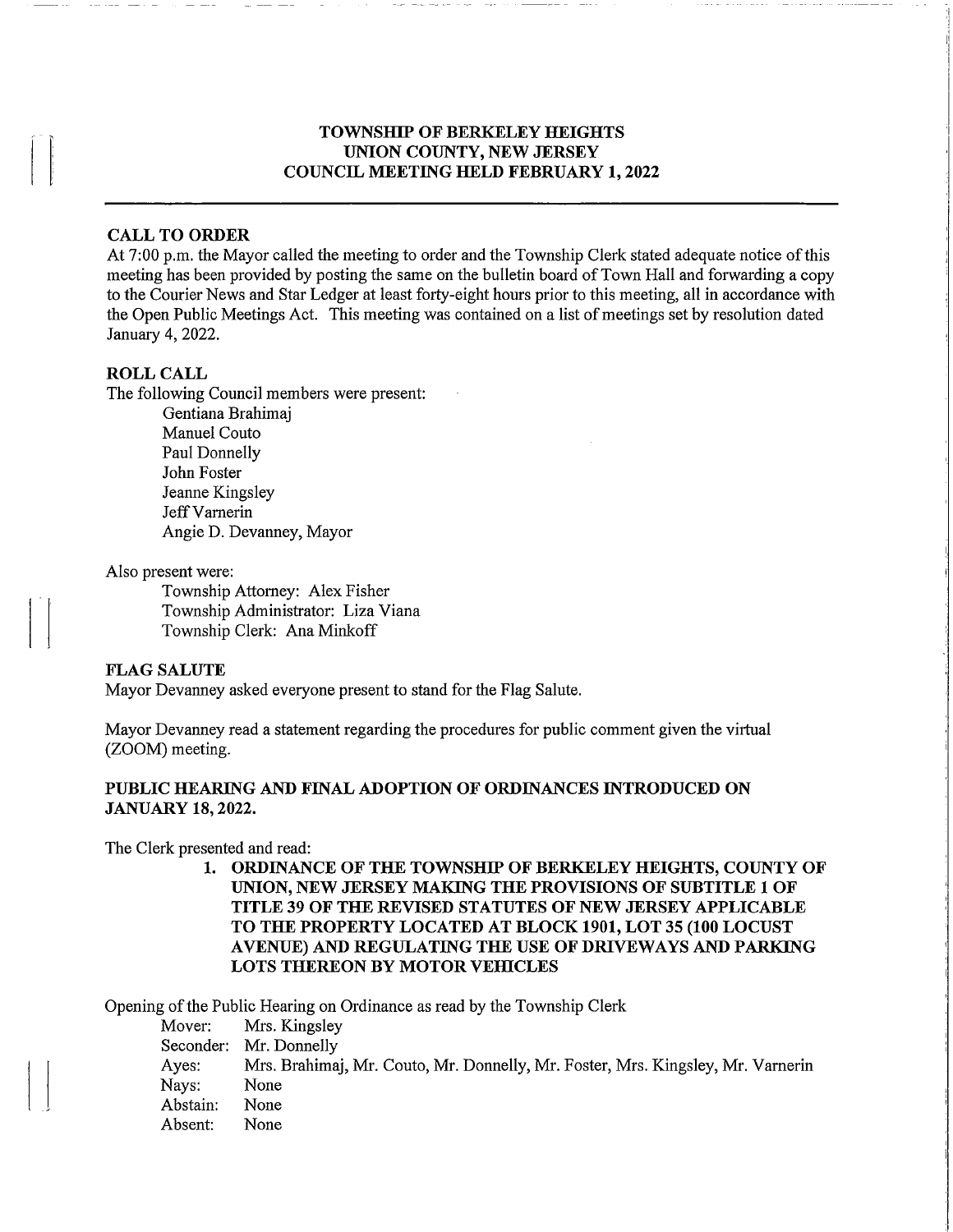Mr. Carrellas of 35 Sycamore Avenue asked if this Ordinance is unique to this development. Mayor Devanney and Mr. Fisher responded.

Closing of the Public Hearing on Ordinance as read by the Township Clerk

|                     | Mover: Mrs. Kingsley                                                            |
|---------------------|---------------------------------------------------------------------------------|
| Seconder: Mr. Couto |                                                                                 |
| Ayes:               | Mrs. Brahimaj, Mr. Couto, Mr. Donnelly, Mr. Foster, Mrs. Kingsley, Mr. Varnerin |
| Nays:               | None                                                                            |
| Abstain:            | None                                                                            |
| Absent:             | None                                                                            |

Adoption on final passage of Ordinance as read by the Township Clerk and hearing held hereon and direction of the Township Clerk to advertise same in the Courier News

Mover: Mrs. Kingsley Seconder: Mr. Couto Ayes: Mrs. Brahimaj, Mr. Couto, Mr. Donnelly, Mr. Foster, Mrs. Kingsley, Mr. Vamerin Nays: None Abstain: None Absent: None Result: Adopted

## HEARING ON AGENDA ITEMS ONLY

Opening of the Hearing on Agenda Items Only

| Mover:   | Mr. Couto                                                                       |
|----------|---------------------------------------------------------------------------------|
|          | Seconder: Mrs. Kingsley                                                         |
| Ayes:    | Mrs. Brahimaj, Mr. Couto, Mr. Donnelly, Mr. Foster, Mrs. Kingsley, Mr. Varnerin |
| Nays:    | None                                                                            |
| Abstain: | None                                                                            |
| Absent:  | None                                                                            |

No voices were heard.

Closing of the Hearing on Agenda Items Only

| Mover:   | Mr. Couto                                                                       |
|----------|---------------------------------------------------------------------------------|
|          | Seconder: Mr. Varnerin                                                          |
| Ayes:    | Mrs. Brahimaj, Mr. Couto, Mr. Donnelly, Mr. Foster, Mrs. Kingsley, Mr. Varnerin |
| Nays:    | None                                                                            |
| Abstain: | None                                                                            |
| Absent:  | None                                                                            |

### APPROVAL OF RESOLUTIONS

1. Resolution approving Bill List dated February 1, 2022, in the amount of \$497,642.06.

#### Approval of Resolution

Mover: Mrs. Brahimaj Seconder: Mr. Couto<br>Ayes: Mrs. Brahi Mrs. Brahimaj, Mr. Couto, Mr. Donnelly, Mr. Foster, Mrs. Kingsley, Mr. Varnerin Nays: None Abstain: None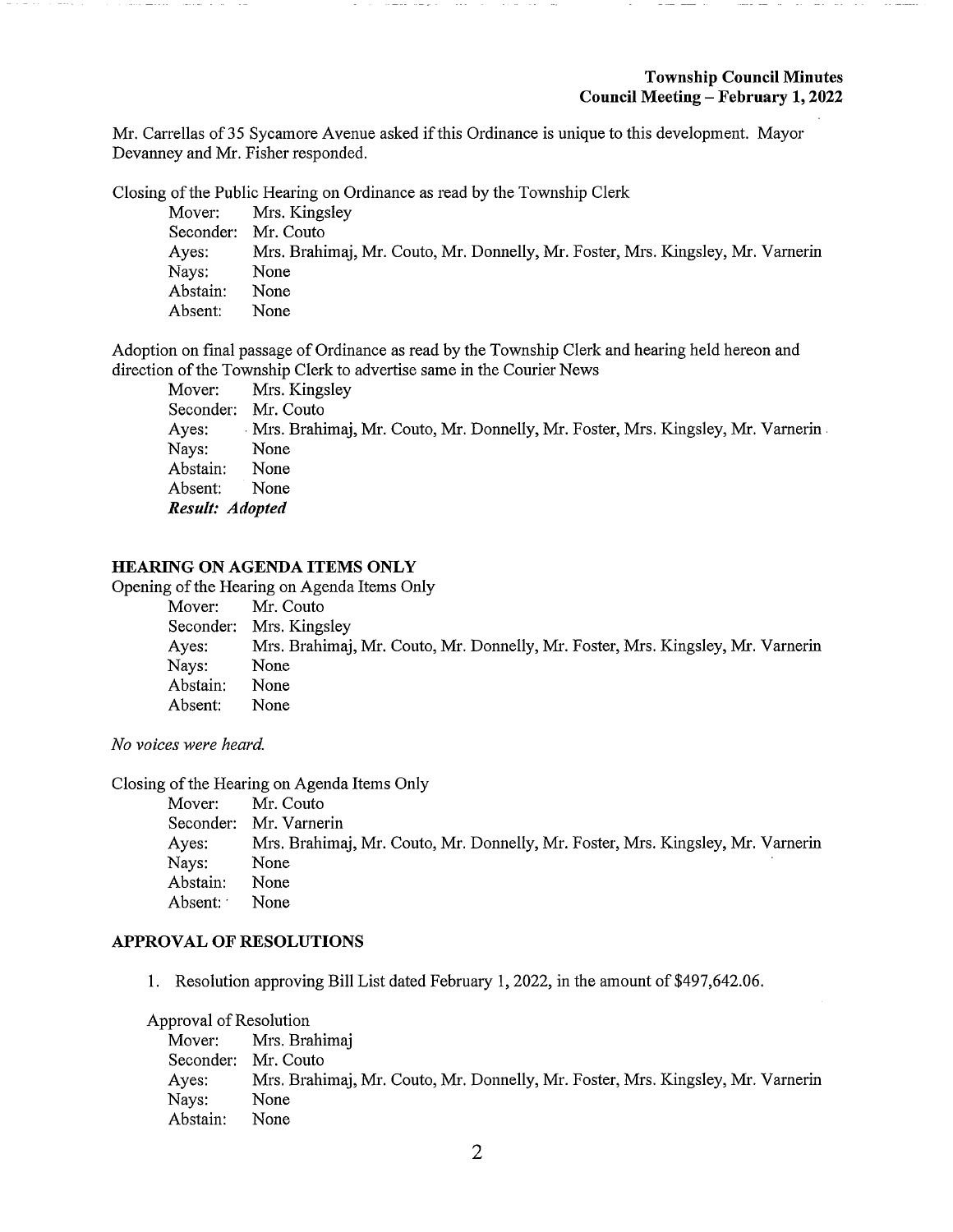Absent: None Result: Approved

#### PULLED

- 2. Resolution authorizing an amendment to the contract with Mast Construction Services, in Connection with the Municipal Complex Redevelopment Project.
- 3. Resolution authorizing an agreement between the Township and the City of Elizabeth to provide Sexually Transmitted Disease Services.

#### Approval of Resolution

|                  | Mover: Mr. Varnerin                                                             |
|------------------|---------------------------------------------------------------------------------|
|                  | Seconder: Mrs. Kingsley                                                         |
| Ayes:            | Mrs. Brahimaj, Mr. Couto, Mr. Donnelly, Mr. Foster, Mrs. Kingsley, Mr. Varnerin |
| Nays:            | None                                                                            |
| Abstain:         | None                                                                            |
| Absent:          | None                                                                            |
| Result: Approved |                                                                                 |

4. Resolution appointing Lauren Crane to the Communications Committee for a term to expire on December 31,2023.

#### Approval of Resolution

| Mover:           | Mr. Couto                                                                       |
|------------------|---------------------------------------------------------------------------------|
|                  | Seconder: Mrs. Brahimaj                                                         |
| Ayes:            | Mrs. Brahimaj, Mr. Couto, Mr. Donnelly, Mr. Foster, Mrs. Kingsley, Mr. Varnerin |
| Nays:            | None                                                                            |
| Abstain:         | None                                                                            |
| Absent:          | None                                                                            |
| Result: Approved |                                                                                 |

5. Resolution appointing various members to the Truth, Community Healing, and Inclusion Committee.

#### Approval of Resolution

|                    | Mover: Mr. Foster                                                   |
|--------------------|---------------------------------------------------------------------|
|                    | Seconder: Mrs. Kingsley                                             |
| Ayes:              | Mrs. Brahimaj, Mr. Couto, Mr. Donnelly, Mrs. Kingsley, Mr. Varnerin |
| Nays:              | None                                                                |
| Abstain:           | None                                                                |
| Absent: Mr. Foster |                                                                     |
| Result: Approved   |                                                                     |

6. Resolution authorizing the 2022 Berkeley Heights Downtown Summer Block Party, on Sunday, June 5, 2022, from 1:00-4:00 pm.

Approval of Resolution

Mover: Mr. Donnelly Seconder: Mr. Couto Ayes: Mrs. Brahimaj, Mr. Couto, Mr. Donnelly, Mr. Foster, Mrs. Kingsley, Mr. Varnerin Nays: None

3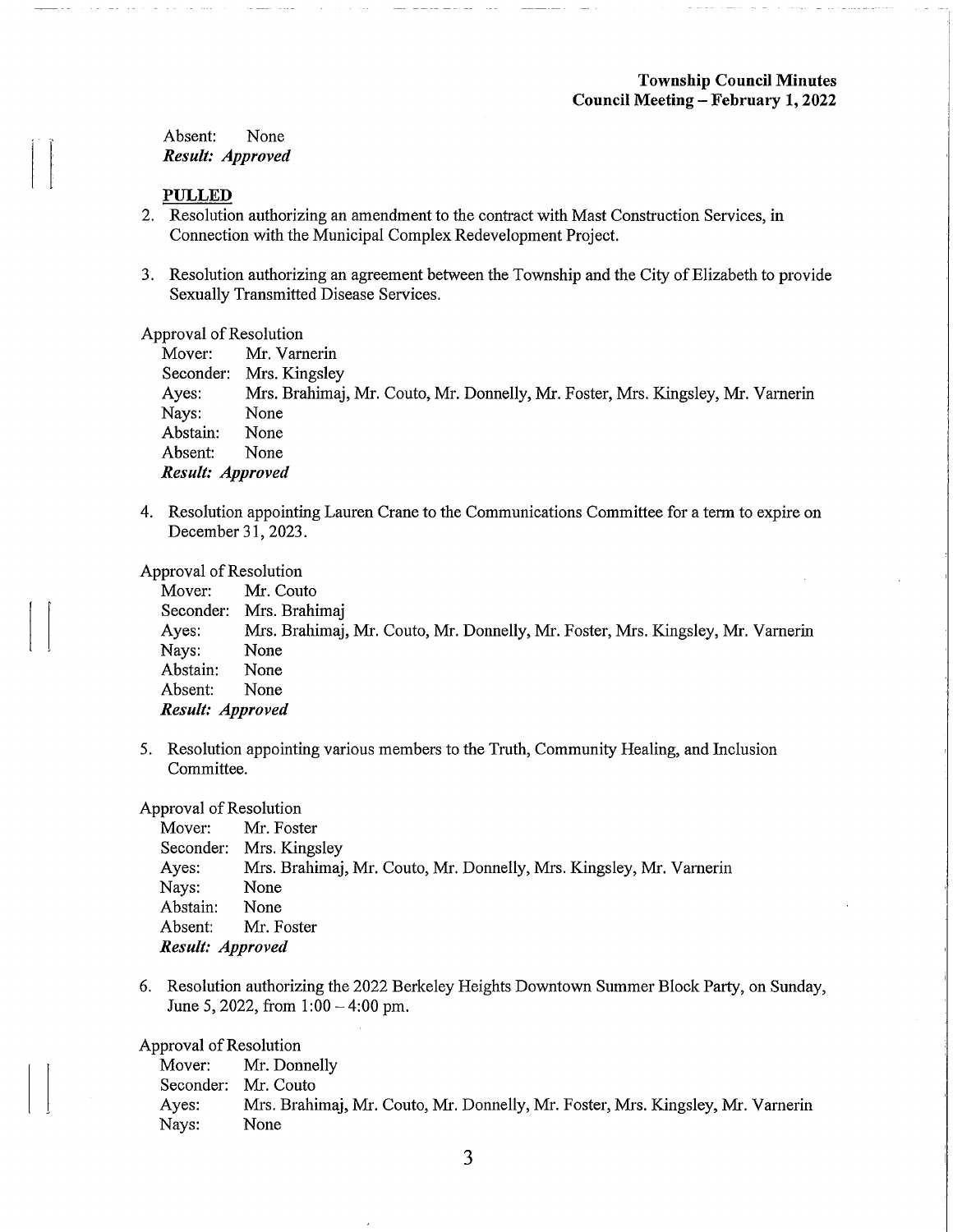### Township Council Minutes Council Meeting - February 1, 2022

Abstain: None Absent: None Result: Approved

7. Resolution appointing Fire Inspectors to the Berkeley Heights Volunteer Fire Department.

Approval of Resolution

Mover: Mrs. Kingsley Seconder: Mr. Vamerin Ayes: Mrs. Brahimaj, Mr. Couto, Mr. Donnelly, Mr. Foster, Mrs. Kingsley, Mr. Vamerin Nays: None Abstain: None Absent: None Result: Approved

#### TOWNSHIP COUNCIL REPORTS

Councilmembers provided Council Reports and Committee updates.

#### ADMINISTRATION REPORTS

Mayor Devanney provided the Mayor's Report. Ms. Viana provided the Administrator's Report

Approval of Township Council and Administration Reports

Mover: Mrs. Kingsley Seconder: Mr. Varnerin Ayes: Mrs. Brahimaj, Mr. Couto, Mr. Donnelly, Mr. Foster, Mrs. Kingsley, Mr. Vamerin Nays: None Abstain: None Absent: None Result: Approved

### CITIZENS HEARING

Opening of the Citizens Hearing

Mover: Mr. Varnerin Seconder: Mrs. Kingsley Ayes: Mrs. Brahimaj, Mr. Couto, Mr. Donnelly, Mr. Foster, Mrs. Kingsley, Mr. Vamerin Nays: None Abstain: None Absent: None

Mr. Kane of 45 Sycamore Avenue asked when the new Municipal Building will be fully open. Mayor Devanney responded.

Mrs. Vamerin of 20 Wardle Avenue spoke about the upcoming Senior Valentine's Day party being hosted by the Recreation department. She also asked about the AARP grant. Mayor Devanney responded.

Closing of the Citizens Hearing Mover: Mr. Varnerin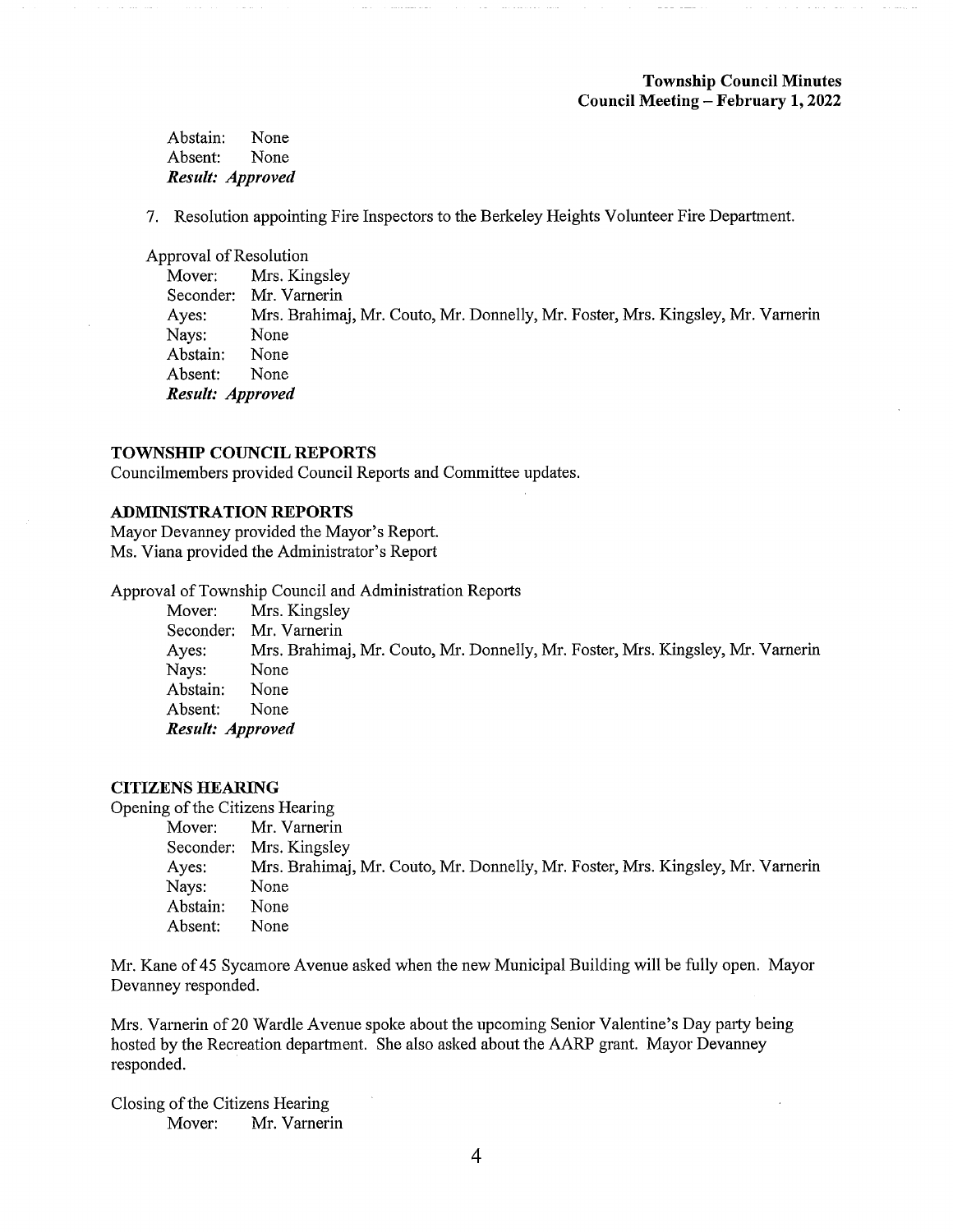### Township Council Minutes Council Meeting - February 1, 2022

Seconder: Mrs. Kingsley<br>Ayes: Mrs. Brahimaj Mrs. Brahimaj, Mr. Couto, Mr. Donnelly, Mr. Foster, Mrs. Kingsley, Mr. Varnerin<br>None Nays: None<br>Abstain: None Abstain: None<br>Absent: None Absent:

### EXECUTIVE SESSION -

- 1. Attorney Client Privilege Municipal Complex
- 2. Attorney Client Privilege DPW Contract Negotiations
- 3. Attorney Client Privilege Sick time
- 4. Attorney Client Privilege Warren Sewer Agreement

Move to go into Executive Session

(7:47 p.m.)<br>Mover:

Mover: Mrs. Kingsley<br>Seconder: Mr. Couto Seconder: Mr. Couto<br>Ayes: Mrs. Brahi Mrs. Brahimaj, Mr. Couto, Mr. Donnelly, Mr. Foster, Mrs. Kingsley, Mr. Varnerin<br>None Nays: None<br>Abstain: None Abstain: None<br>Absent: None Absent:

Mayor Devanney reminded all that they will be coming out of Executive Session only to adjourn.

## ADJOURNMENT

Moved by Mr. Couto to adjourn and all were in favor. (9:14 p.m.)

Approved: April 5,2022

Ana Minkoff Township Clerk  $\downarrow \downarrow$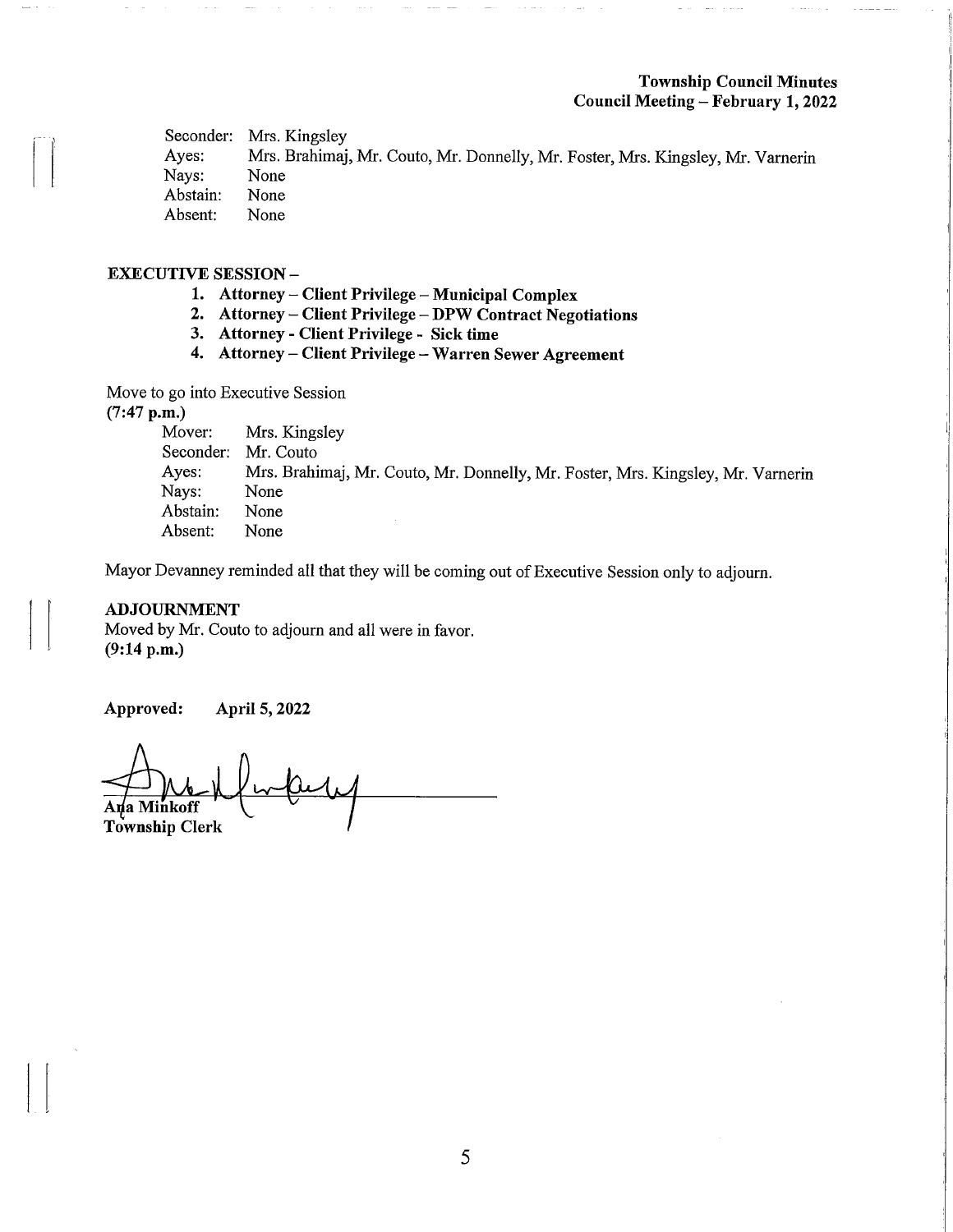

February 1, 2022 Town Council Reports

# Council President Jeanne Kingsley

# Planning Board:

Met on January 19<sup>th</sup>. An application seeking to construct, establish and maintain ADAcompliant improvements and to repave the existing parking lot for the Wells Fargo Bank ,350 Springfield Ave, Block 701, Lot 1 was presented. Discussion took place regarding the streetscape standards that are required by ordinance. The applicant stated that they believed those standards do not apply to a minor site plan application and should not be imposed on the applicant at this time. The township engineer and planning board attorney expressed their opinions that this would be the appropriate time for the applicant to update the property to meet those standards. A significant amount of discussion took place between the applicant, various board members and counsel and the applicant agreed to provide 3 streetlamps consistent with the streetscape standards and to repair any broken sidewalk, to install a bike rack, to provide additional striping for pedestrian safety and fully compliant parking spaces. The application was approved with an 8-0 vote.

The Board also had a brief discussion regarding a draft new tree ordinance submitted by the Environmental Commission. I informed the Board that the Council was working with the EC on the ordinance and that when ready it will be submitted to the Planning Board for review.

Next meeting is Tomorrow Feb 2<sup>nd</sup> and the board will hear 2 applications both regarding solar projects, on at 420-430- mountain Ave for a solar roof and a car port canopy project at 100 Connell Park.

# Downtown Beautification Committee:

The committee met on January  $24<sup>th</sup>$  to review the revised plans for 528 Springfield Ave, the applicant is revising their plans for a Bakery that had previously been before the planning board, to work within the existing building structure. The committee provided comments to the township planner ahead of the Technical Review Committee meeting scheduled for January  $25<sup>th</sup>$ .

# Communication Committee:

Met on January 27<sup>th</sup>. The committee is excited to have Lauren Crane as a new member; we are excited for the experience and energy that she will bring. Priorities for 2022 are the creation of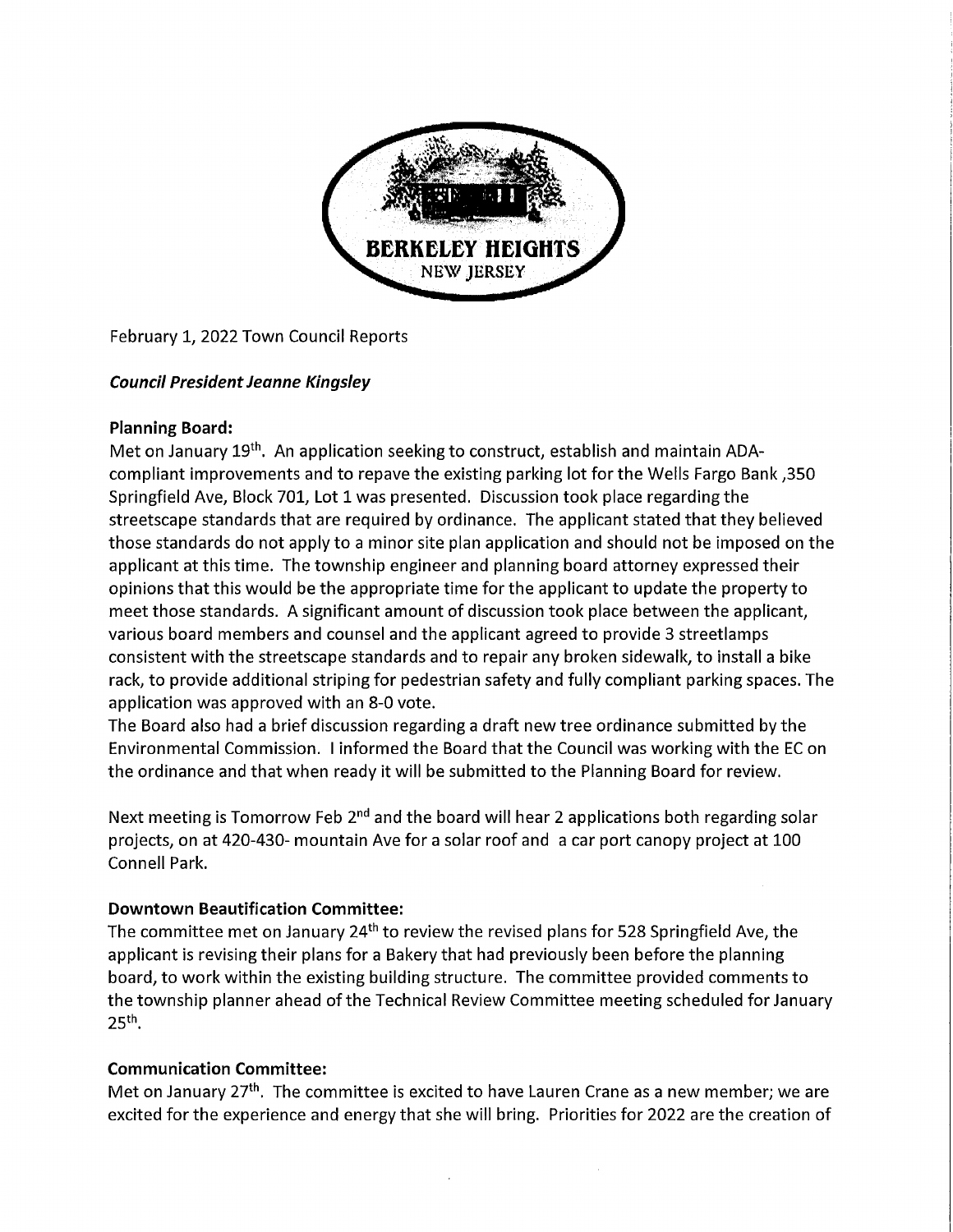a communications calendar that pulls all committees, commissions and community groups together in an effort to consolidate and improve our channels of communication.. This will also help to drive content for the newsletter and any other ad hoc communication for the township. The committee is reaching out to committee and commission chairs to establish liaisons and the get the calendar populated. The committee is hoping to collect content for the next newsletter by late February for distribution in early March. We are due for a website redesign from CivicPlus. We are waiting on them to begin the process. The committee has completed a resident survey to gather feedback on the current website and we hope to get the survey out within the next week. Please look out for the survey  $-$  the more people that provide comment will give us better intelligence in what is needed to improve our township website.

## Council Vice President Manny Couto

## Peppertown Park

The committee reviewed and discussed the preliminary plans for drainage but the amount of detail missing raised some concerns, and they were awaiting the new version of the plans showing more details and projections of costs. Funding is always a concern that goes with the drainage issue at this location.

## Economic Development Committee

The committee met, and Brian Kraut was approved for the second term as chairman. A data base was created showing properties that are for sale/rent to help attract local commercial tenants, and discussion was still ongoing to the video production creation. That was with the video subcommittee and it was still being storyboarded. A lot of exciting items.

# Update on Warren Township Project on Emerson Lane

- On January 24th Jeff and I attended the organizational meeting of the Warren Township Planning Board in order to represent the interests of Berkeley Heights and to hear testimony from K. Hovnanian for a proposed development that would be placed between Emerson Lane, Hillcrest Road, Interstate 78 and Rogers Place. The proposed development is based on the Affordable Housing Agreements that Warren Township has made with Fair Share Housing and the State of NJ. Concerns should be addressed to the Planning Board in Warren, as well as sending Manny and Jeff a copy to keep them informed and continue advocacy for Berkeley Heights. Below is a summary of the evidence and conversation that occurred;
	- 26.5 Acre site of which ~12 acres are considered wetlands (wetlands have increased since original plan)
		- $\circ$  1 block of development in BH, not slated for development but is slated to have landscaping. Warren is working on keeping to the Fair Housing Agreement and there is no structural development on land in BH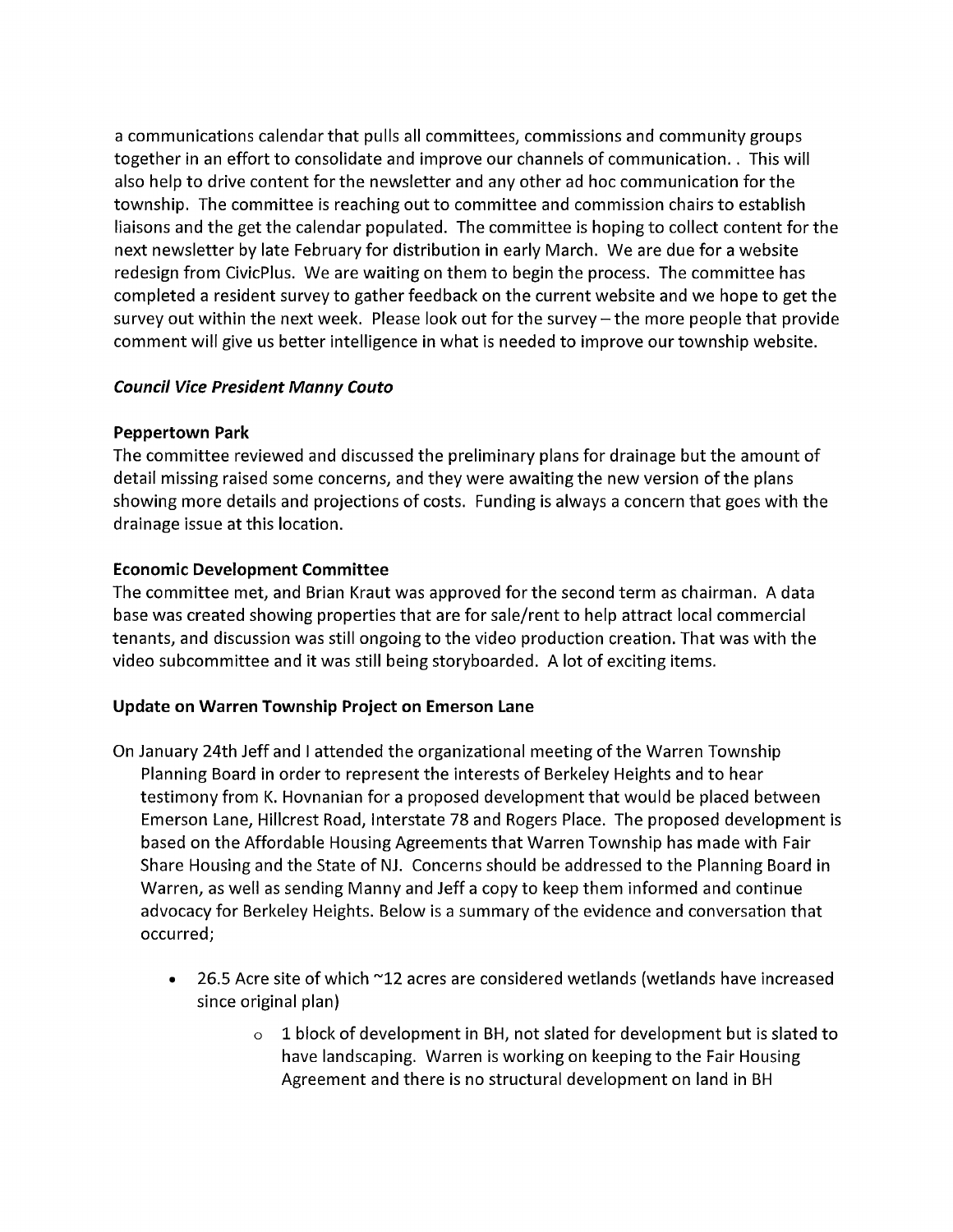- $\circ$  Intention to have a conservation easement running along the eastern boundary of the development property parallel to Rodgers Place in BH. Setbacks from properties will be >88 feet.
- 192 for sale units in 15 buildings over three phases to be built on  $\sim$ 12.5 acres
	- o 48 Low Income, 72 Market Rate 2BR, 72 Market Rate 3BR. The COAH commitment is clustered and got significant negative comment from Board and public.
	- Dedicated parking doesn't exist for many units and extra parking for guests at 0.5 lots per unit. SUBJECT OF CONVERSATION- Warren appears to be ready to ask for more parking. Overflow parking had a load of Board and public questions for K. Hov.

Councilwoman Gentiana Brahimaj

No official committee report.

Councilman Paul Donnelly

No official committee report.

Councilman John Foster

No official committee report.

# Councilman Jeff Varnerin

# Truth, Community Healing & Inclusion Committee

TCHI met last night for the first time and is working through the identification of committee officers and will continue with its once a month meeting schedule on the 4th Monday.

- o We had a chance to meet the new municipal prosecutor, Moshood Muftau who discussed his approach to managing bias crimes and victims of bias crimes. We were joined by Ritu Chandra who has been working with Chief Massimino and others to make recommendations on how the Township should respond publicly during bias incidents. More formal recommendations will be made over the coming weeks and months.
- o This Saturday we will be raising the Black Heritage Month flag at the Municipal Building, 10 AM. All are invited. Guest speakers are being finalized but special reach out is being made to critical stakeholders.

## Board of Health

Met on Jan 19th at 7:30pm.

• Bob Dorsi was named President, Ed Sorge Vice President and Linda Palumbo secretary.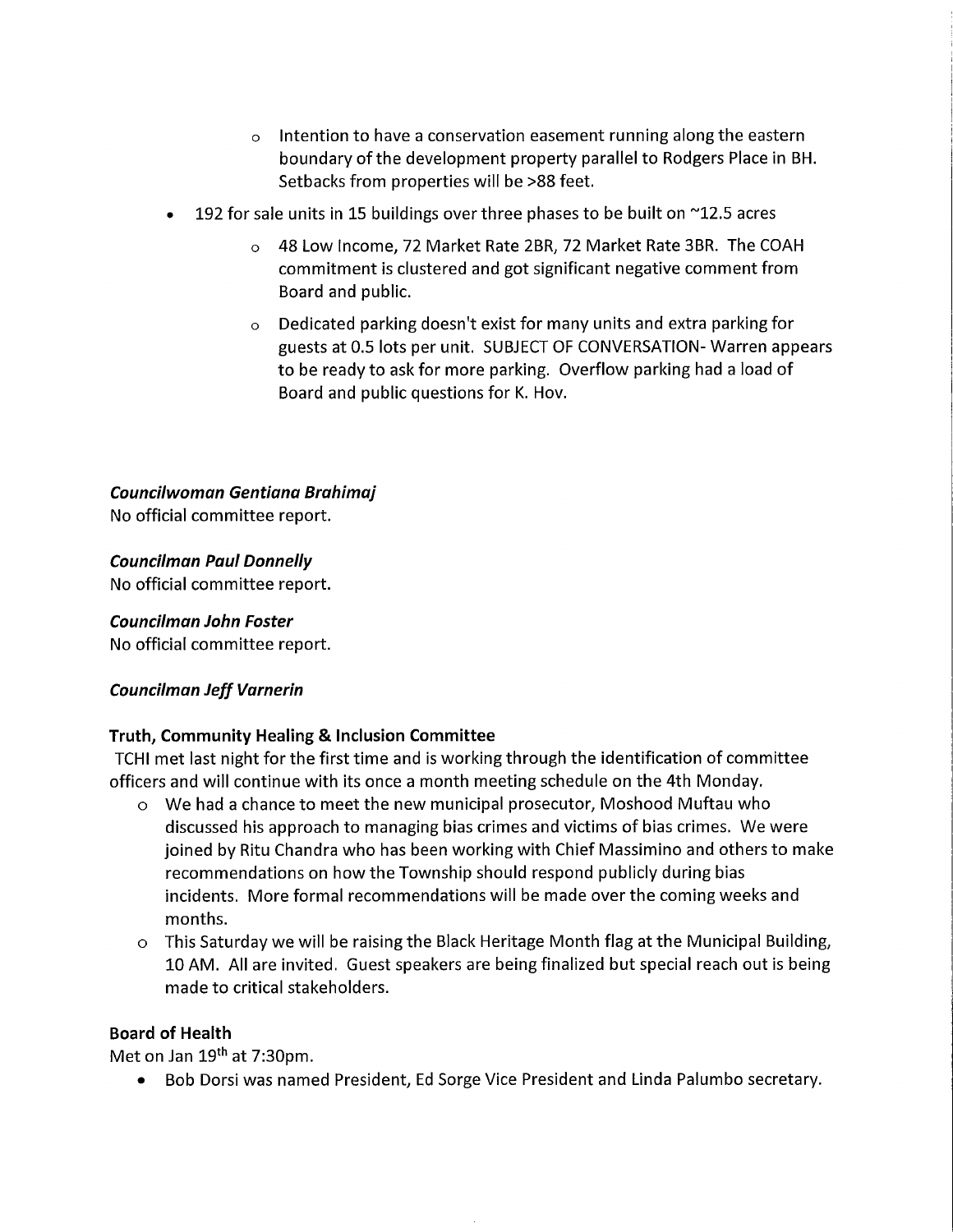- Andrea Alvare, Health Officer gave a COVID status report that included infection and vaccination rates. At the time of the meeting, we were considered in High Infectivity rate. Vaccination clinics are established at Kean University, Plainfield HS and Warenaco park ice skate rink. Mobile clinics are not being staff by DC in order to focus resources on higher through put stand up locations.
- CDC has reduced their quarantine requirements from lOd to 5d, consult CDC.gov for the specifics.

# Update on Warren Township Project on Emerson Lane

To add on to Manny's summary regarding the presentation at the Warren Planning Board Meeting by K Hovnanian for a development on Emerson Lane.

- Drainage had significant discussion from the Board.
	- o The whole site is being raised with the addition of 47,000 cubic feet of fill to create a drainage run off retention basin on the south side near Rt78.
	- $\circ$  ~85% of the site would drain into that basin that then goes under Rt78 and into the Stoney Brook in Warren. The other 15% of the site (eastern side) drains into BH and the head waters of the Green Brook.
	- Overflow from retention basin goes then to BH. There was also discussion of the water draining to a drainage line that runs under rt 78 but the engineer did not know of the size of the drain nor ability to handle the flow.
- The only testimony was from Engineering. Traffic and landscape architecture testimony will occur at later meetings. Next meeting is scheduled for 28-Feb-2022 at 7:30pm, in person.
	- o While we didn't hear more information about traffic, Warren Planning Board members indicated that Somerset County is requiring "significant" work. There was a discussion that the counties (Somerset and Union) may be in talks to install a traffic light at Emerson and Hillcrest, but that is still up to the county
	- o Residents of BH and Warren voiced concerns of traffic impacts for Emerson Lane during construction, drainage and dust (DEP guidelines to be followed), erosion (DEP guidelines to be followed), lighting (street lights to be installed), sidewalks and street widths (no sidewalk planned, as of yet along Emerson Lane despite the increase of traffic and pedestrian traffic but that is all on the Warren Township side), and privacy hedges along Emerson Lane, and setbacks along same.
	- o Water will be coming in from NJ American water from an 8 inch feed across the presently treed lot that runs on the other side of Hillcrest Road..totally in Warren that Premier is attempting to develop into 300 units.
	- $\circ$  Garbage service will be via private carrier and the entire complex is going to be under a condo association with their own rules and regulations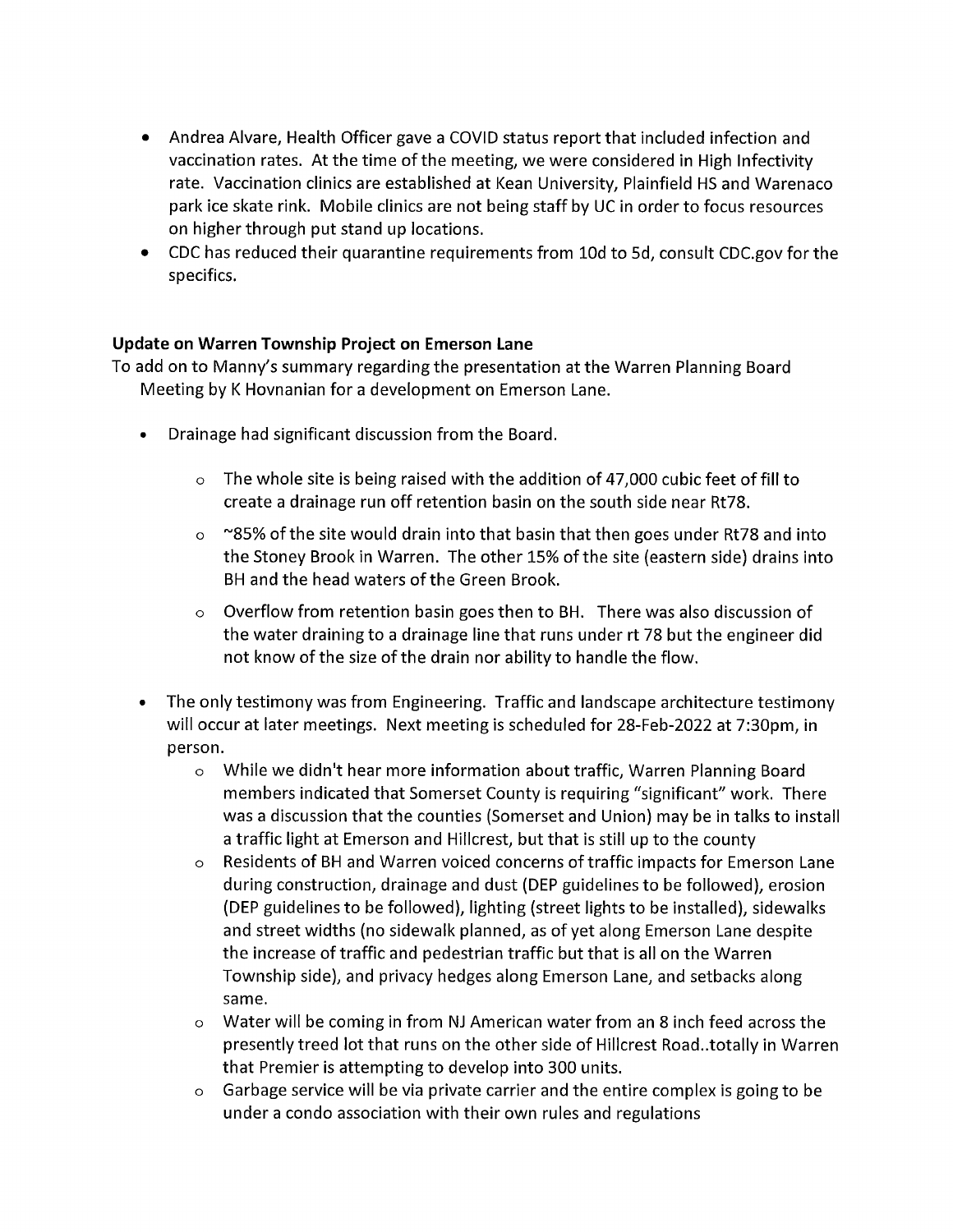o Sewer, as per the state of NJ, should be going to the Berkeley Heights sewer plant which has enough capacity to handle same. The developer in Warren will be paying a sewer hookup fee per unit to Berkeley Heights when the complex is built in order to offset any costs to BH for upgrades or improvements that our sewer plant may need to handle the waste.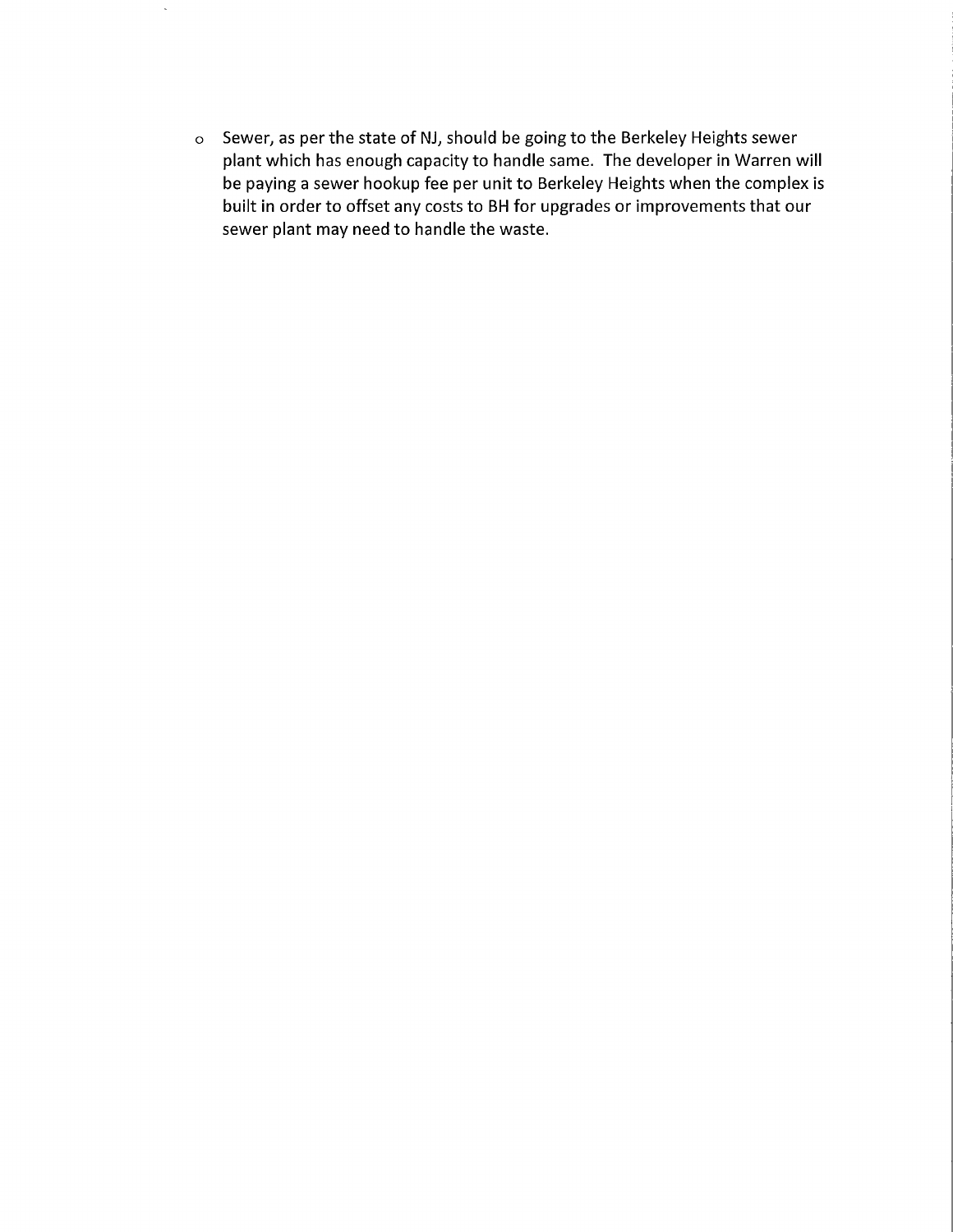ORDINANCE OF THE TOWNSHIP OF BERKELEY HEIGHTS, COUNTY OF UNION, NEW JERSEY MAKING THE PROVISIONS OF SUBTITLE 1 OF TITLE 39 OF THE REVISED STATUTES OF NEW JERSEY APPLICABLE TO THE PROPERTY LOCATED AT BLOCK 1901, LOT 35 (100 LOCUST AVENUE) AND REGULATING THE USE OF DRIVEWAYS AND PARKING LOTS THEREON BY MOTOR VEHICLES

WHEREAS, the Township of Berkeley Heights (the "Township") is a public body corporate and politic of the State of New Jersey; and

II

|| WHEREAS, by Resolution No. 195-2016 adopted on August 23, 2016, the Township Council of the Township (the "Township Council") designated Block 1901, Lot 35, as a non-condemnation area in need of redevelopment (the "Redevelopment Area") in accordance with the Local Redevelopment and Housing Law, N.J.S.A. 40A:12A-1 et seq. (the "Redevelopment Law"); and

WHEREAS, by the adoption of Ordinance No. 1-2017 on February 7, 2017, the Township Council duly adopted a redevelopment plan for the Redevelopment Area, constititing the hereinafter defined Property, entitled, "Redevelopment Plan for 1 00 Locust Avenue (Block 1901, Lot 35)", prepared by Harbor Consultants, Inc. (as the same may be amended and supplemented from time to time, the "Redevelopment Plan"); and

WHEREAS, on November 27, 2017, the Township and Locust Berkeley Developers Urban Renewal, LLC (fhe "Redeveloper") entered into that certain redevelopment agreement, which was approved by the Township Council on October 24, 2017, pursuant to Resolution #219-2017 (the "Redevelopment Agreement"); and

WHEREAS, Redeveloper is formed as a limited liability company and as an urban renewal entity under the laws of the State of New Jersey, and is the owner of that certain property within the Redevelopment Area identified as Block 1901, Lot 35 on the official Tax Maps of the Township and commonly known as 100 Locust Avenue (the "Property"); and

WHEREAS, the Property was the subject of an application before the Planning Board of the Township (the "Board") made by the Redeveloper for approval to redevelop the Property, by demolishing the existing improvements on site and designing, developing, financing, constructing, operating and maintaining an age-restricted residential rental development, all in accordance with the Redevelopment Plan, containing no more than one hundred and ninety-six (196) units, including twenty-nine (29) affordable units, in no less than two buildings, together with a clubhouse of no less than 6,500 square feet, an outdoor . terrace of no less than 2,500 square feet, a hardscape patio area of no less than 2,500 square feet, approximately 85 surface parking spaces, and two open space areas of no less than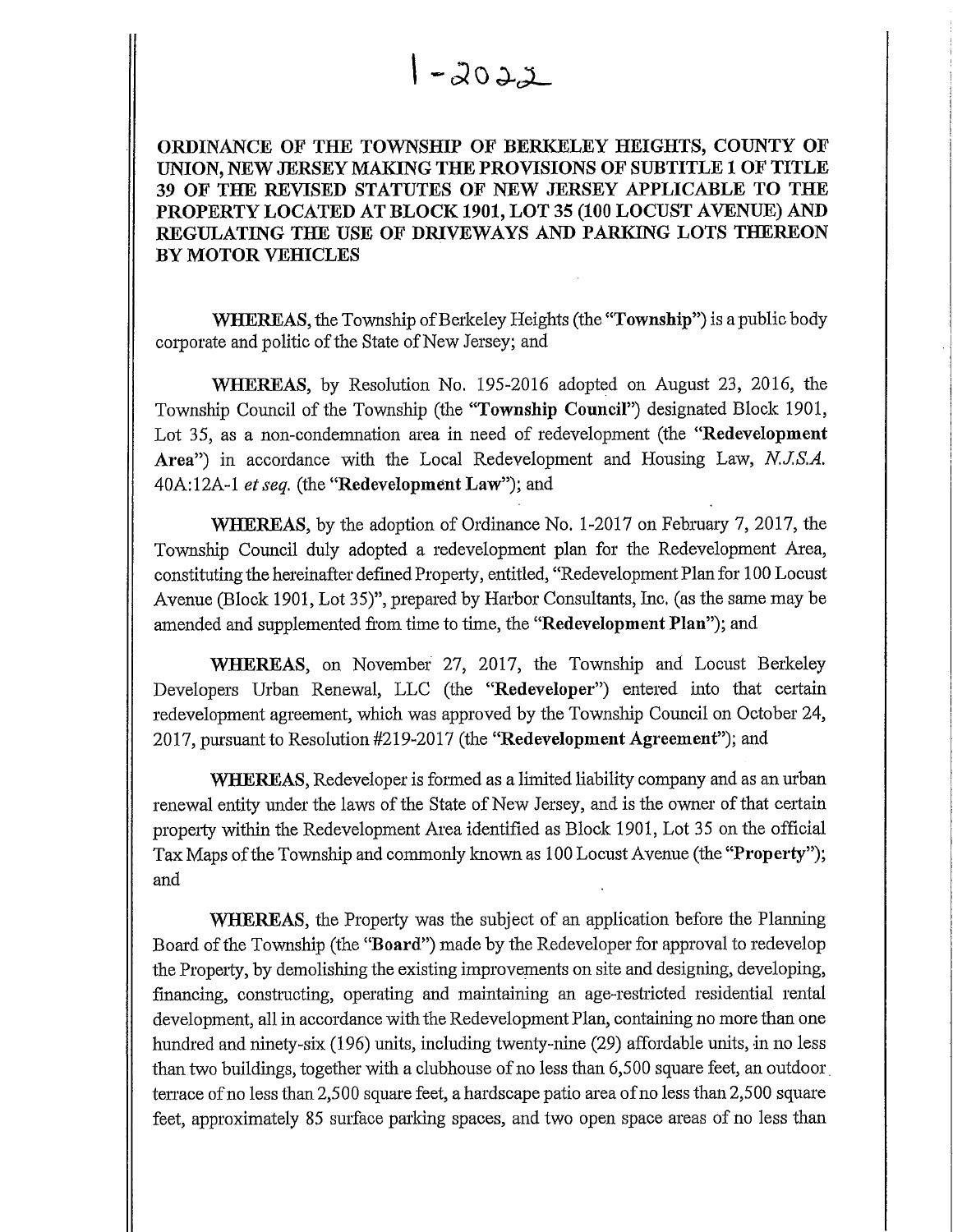10,771 square feet and 41,000 square feet respectively; and construction of all necessary on- and off-site infrastructure improvements, including, but not limited to, six-foot wide brick paver walkways on- and off-site connecting the two buildings to each other, and extending across Locust Avenue (including crosswalks and pedestrian safety measures) and to the Township community pool (collectively, the "Project"), and

WHEREAS, the Board granted approval (the "Approval") for the Project by. adoption of a resolution on August 1, 2018 (the "Inclusionary Development Plan Approval"), and

WHEREAS, pursuant to a condition of the Inclusionary Development Plan Approval, Redeveloper was required to either (1) confirm that the provisions of Subtitle 1 of Title 39 of the Revised Statutes of New Jersey, N.J.S.A. 39:5A-1, apply to the Property, or (2) apply to the Township and request Title 39 jurisdiction be made applicable to the driveways and parking lots at the Property; and

WHEREAS, the Redevelopment Agreement, at Section 16.19, provides that the Township's fall police powers apply to the Property, and application of Subtitle 1 of Title 39 of the Revised Statutes of New Jersey would therefore empower the Township Police Department and other law enforcement agencies to enforce the provisions of fhis statute including, but not limited to, the following;

a, Tractor trailers not conducting business at the Property shall not be permitted to park or idle at the Property, whether during business hours or otherwise.

b. Parking of any type of vehicle shall be permitted in designated locations and only for residents, customers, employees and other invitees of the Property.

c. Appropriate signs, posts or other necessay materials shall be erected by the owner of the Property and shall be paid for by the owner.

d, All signage and traffic signals shall conform to the current Manual on Uniform Traffic Control Devices pursuant to N.J.S.A. 39.4-198 and N.J.S.A. 39:4-183.27.

WHEREAS, a site plan of the Property, as required by the New Jersey Department of Transportation, has been received by the Township and is on file with the Township Clerk; and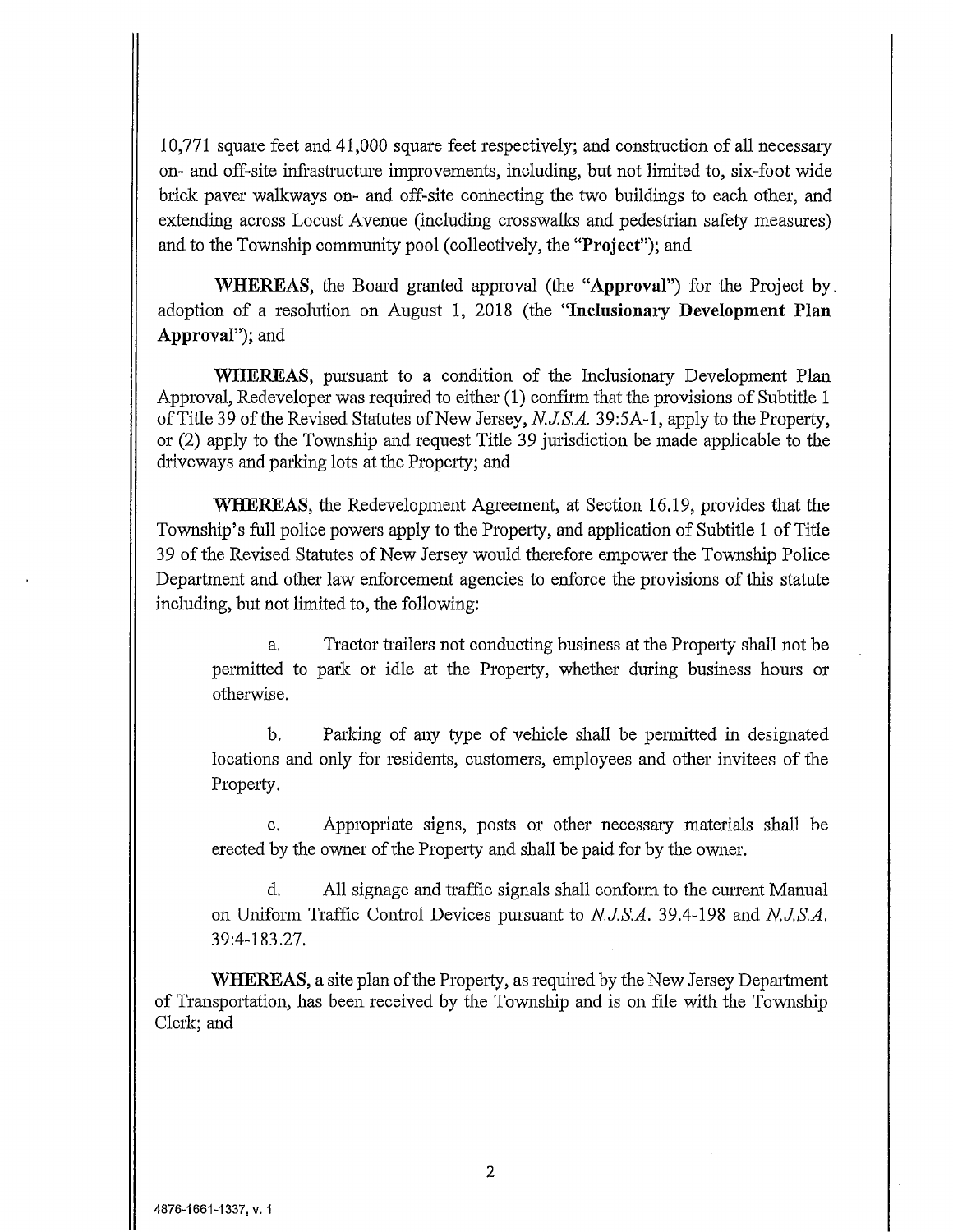WHEREAS, the Township Council has determined that enforcement of traffic regulations on the Property will benefit the citizens of the Township.

NOW, THEREFORE, BE IT ORDAINED by the Township Council of the Township of Berkeley Heights, County of Union, State of New Jersey, as follows:

1, The aforementioned recitals are incorporated herein as though fully set forth at length,

2, The Township Police Department and other law enforcement agencies having jurisdiction are hereby empowered to enforce the provisions of Subtitle 1 of Title 39 of the Revised Statutes of New Jersey including, but not limited to, the following;

a. Tractor trailers not conducting business at the Property shall not be permitted to park or idle at the Property, whether during business hours or otherwise.

b. Parking of any type of vehicle shall be permitted in designated locations and only for residents, customers, employees and other invitees of the Property.

c. Appropriate signs, posts or other necessary materials shall be erected by the owner of the Property and shall be paid for by the owner,

d. All signage shall conform to the current Manual on Uniform Traffic Control Devices pursuant to N.J.S.A. 39.4-198 and N.J.S.A. 39:4-183.27.

3. All Ordinances of the Township that are inconsistent with the provisions of this Ordinance are hereby repealed to the extent of such inconsistency.

4. If any section, subsection, sentence, clause or phrase of this Ordinance is declared unconstitutional or invalid by a court of competent jurisdiction, such decision shall not affect the remaining portions of this Ordinance.

5. A copy of this Ordinance shall be available for public inspection at the offices of the Township Clerk.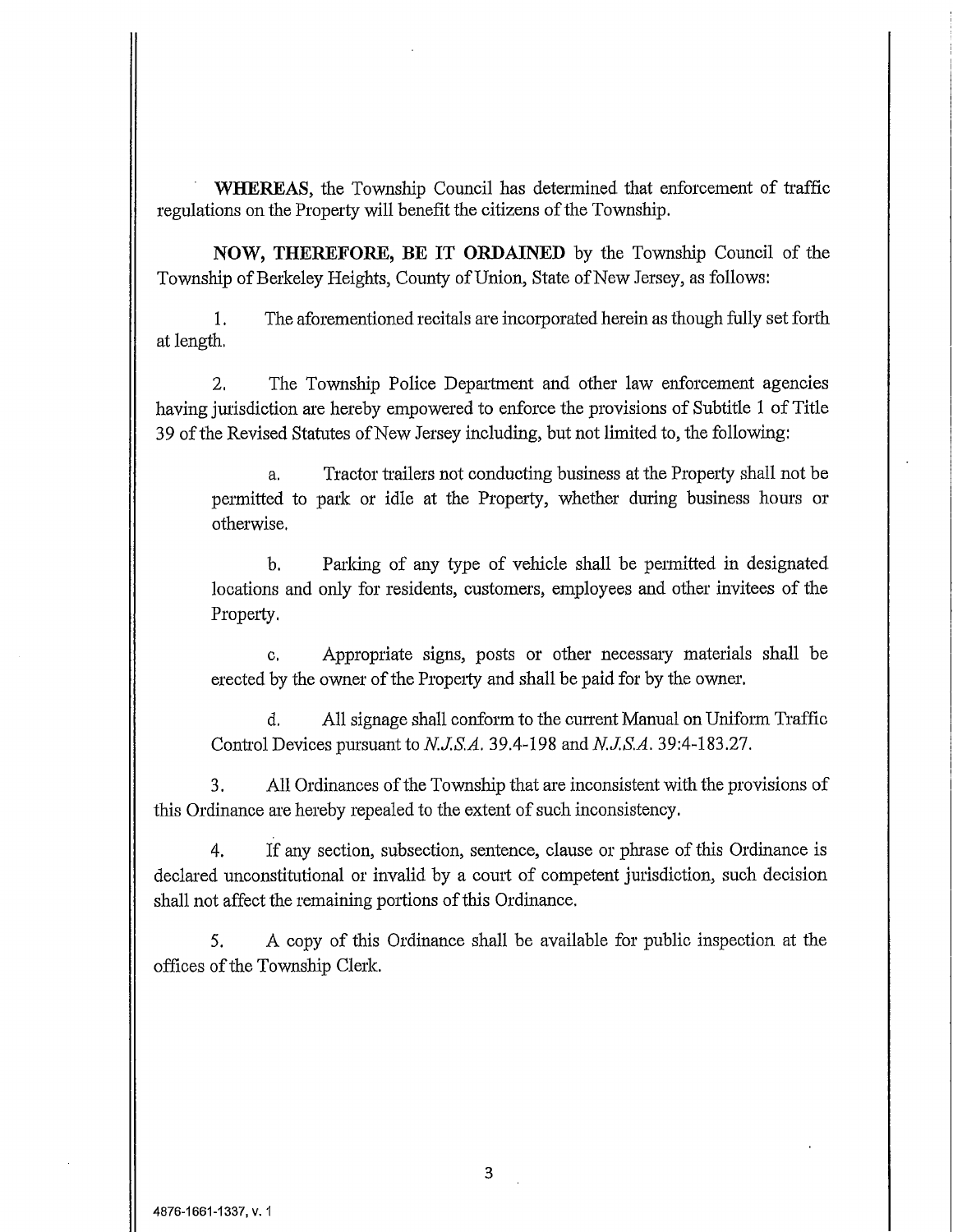6. This Ordinance shall take effect after twenty (20) days of its final passage by the Township Council, upon approval by the Mayor and publication as required by law, and subject to the approval of the Commissioner of the Department of Transportation.

INTRODUCTED the  $\zeta^{\uparrow h}$ day of  $\sqrt{\alpha}$   $\alpha \alpha \beta$  , 2022  $ADOP$ TED the  $\int$ st day of  $\overline{\text{PEOMATY}}$ , 2022. By: All Commey, Mayor ATTEST:

Ana Minkoff, Township Clerk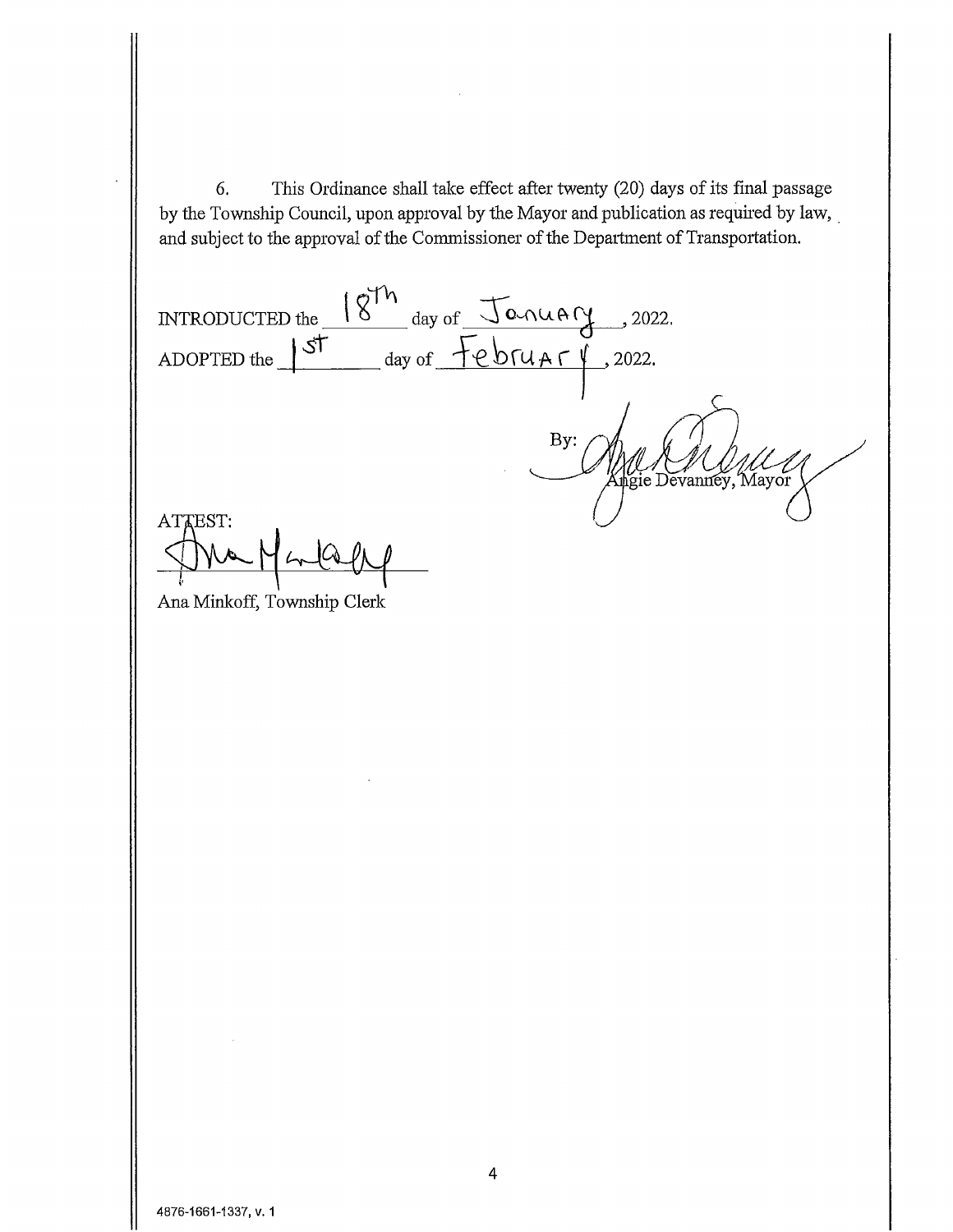#### NOTICE OF **INTRODUCTION**

Ordinance -2022

# ORDINANCE OF THE TOWNSHIP OF BERKELEY HEIGHTS, COUNTY OF UNION, NEW JERSEY MAKING THE PROVISIONS OF SUBTITLE 1 OF TITLE 39 OF THE REVISED STATUTES OF NEW JERSEY APPLICABLE TO THE PROPERTY LOCATED AT BLOCK 1901, JOT 35 (100 LOCUST AVENUE) AND REGULATING THE USE OF DRIVEWAYS AND PARKING LOTS THEREON BY MOTOR VEHICLES

foregoillg Ordinance was introduced on First Reading at a meeting of the Township Council of the Township of Berkeldy Heights, County of Union and State of New Jersey, on January 18, 2022 and that said Ordinance shall be[submitted for consideration and final passage at the Public Hearing to be held on <u>February 1, 2022</u> at  $7:00$  p.th. or as soon thereafter, as practical, same can be considered, at the Municipal Building, 29 Park Avenuel Berkeley Heights, NJ, and or via Zoom: http://zoom.us/s/3575747364, if you need to enter a meeting ID it is: **B57-574-7364.** At which time and place all persons interested therein or affected thereby will be giver an opportunity to be heard concerning the same. During the week prior to and up to the time of Public Hearing copies off said Ordinance will be available in the Municipal Clerk's office in said Municipal Building, to the membels of the general public who shall request the same I, Ana Minlcoff, Township Clerk of the Township of Berkeley Heights , do hereby certify that the

lAna Minkoff Township Clerk

| <b>ROLL CALL</b>      | <b>AYE</b> | <b>NAY</b> | <b>ABSTAIN</b> | <b>ABSENT</b> |
|-----------------------|------------|------------|----------------|---------------|
|                       |            |            |                |               |
| <b>BRAHIMAJ</b>       |            |            |                |               |
| <b>COUTO</b>          |            |            |                |               |
| <b>DONNELLY</b>       |            |            |                |               |
| <b>FOSTER</b>         |            |            |                |               |
| <b>KINGSLEY</b>       |            |            |                |               |
| <b>VARNERIN</b>       |            |            |                |               |
|                       |            |            |                |               |
| TIE:                  |            |            |                |               |
| <b>MAYOR DEVANNEY</b> |            |            |                |               |